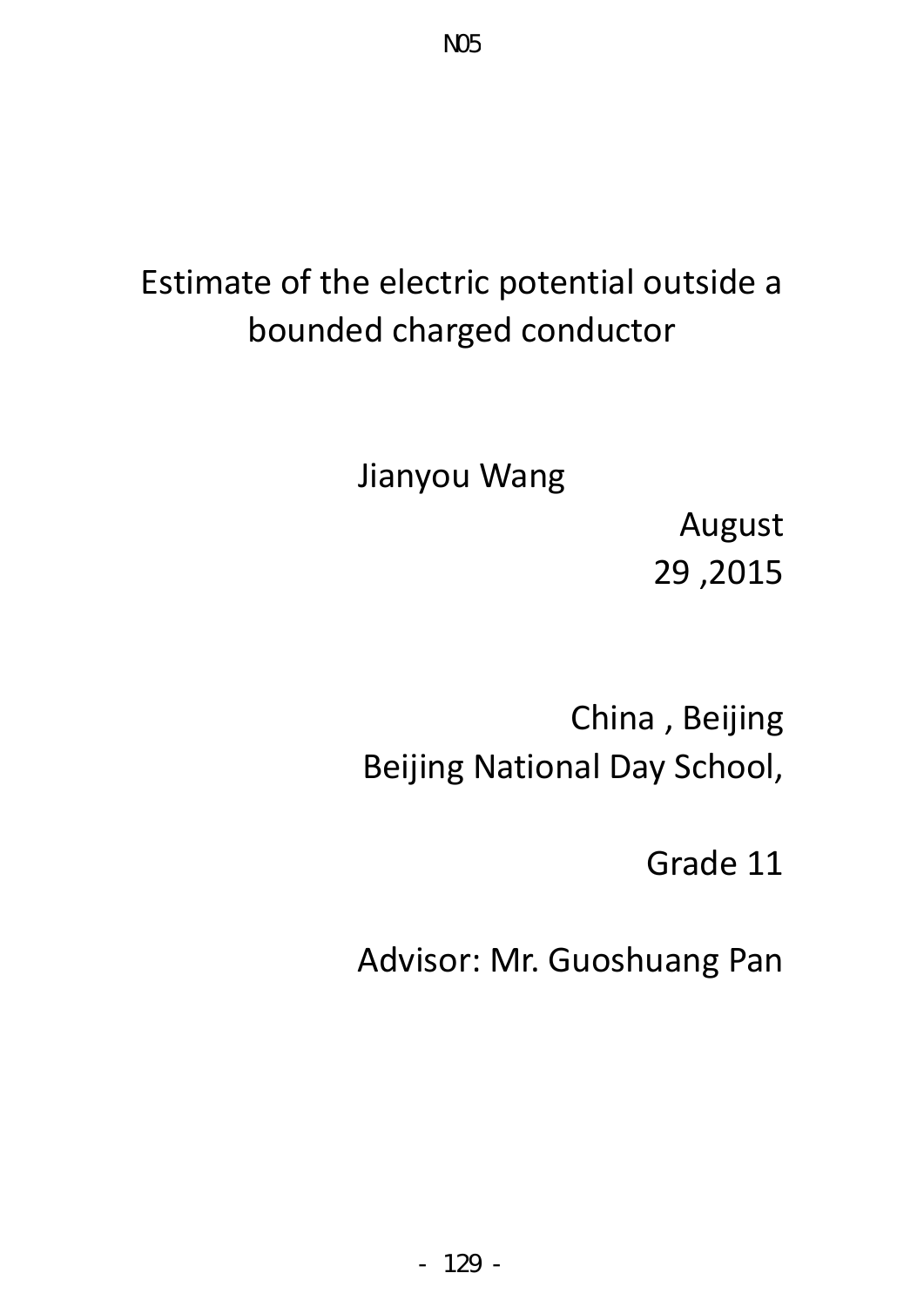### Abstract

 Starting from an evident physical phenomenon, which states that in a three dimensional world, the distribution of the electric potential resulted from a charged conductor diminishes in a regular decaying rate to zero when the distance reaches infinity regardless of the shape of the conductor, this paper endeavors to generalize this case in an accurate mathematical way, and furthermore, some fascinating results of the same phenomenon in an higher or lower dimension are obtained along the way of my discovery.

 To summarize the main point of this paper in a practical term other than the sophisticated and intangible mathematical terms, I could claim that for any charged conductor that is regular enough, the distribution of the electric potential far away from the conductor will not alter much when you transform the physical shape of the conductor, for instance, when you squeeze it or punch it.

 The technique applied by this paper is purely calculus and with certain knowledge of partial differential equations, especially the Laplacian equations, I could arrive at the results mentioned above.

 In order to clarify any potential misunderstandings of the significance and originality of this result, I hereby claim that all my work is based on the knowledge of analysis and partial differential equations that has been established long ago, what I did is simply to apply the method in an original way to explain a universal phenomenon, and therefore, some generalization of it.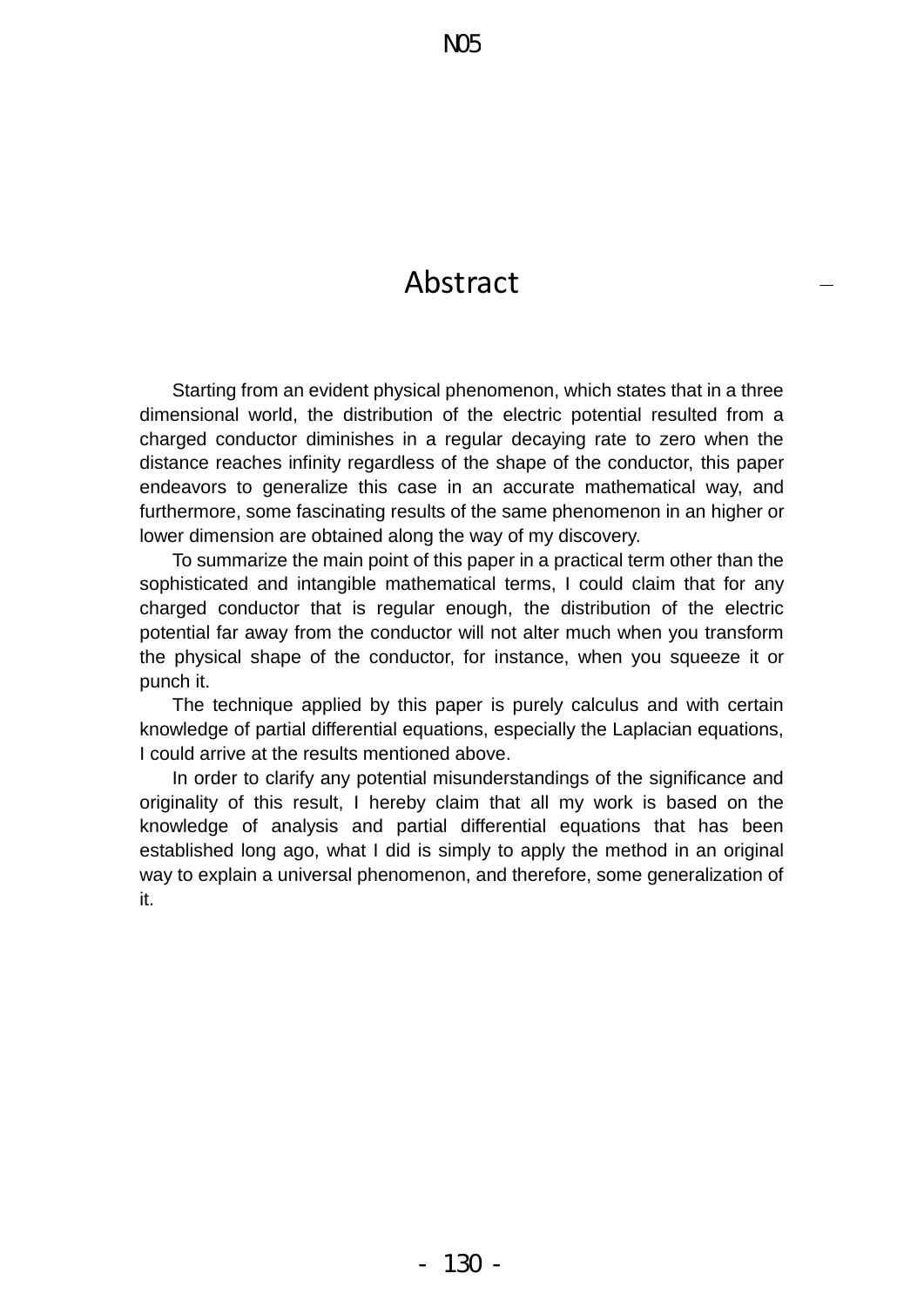N05

 Before the argument of this paper there are a few notice and assumptions we need to make in order to convert a physical phenomenon into a pure mathematical problem.

 If we let u denote the electric potential, then laplacian u is the density of the charge.

In this system we will consider three things as self-evident:

First of all, there is no charge outside the conductor;

Second of all, the conductor is an equipotential body;

 Third of all, the electric potential decays to zero at infinity. This will give rise to the Dirichlet problem in our main result.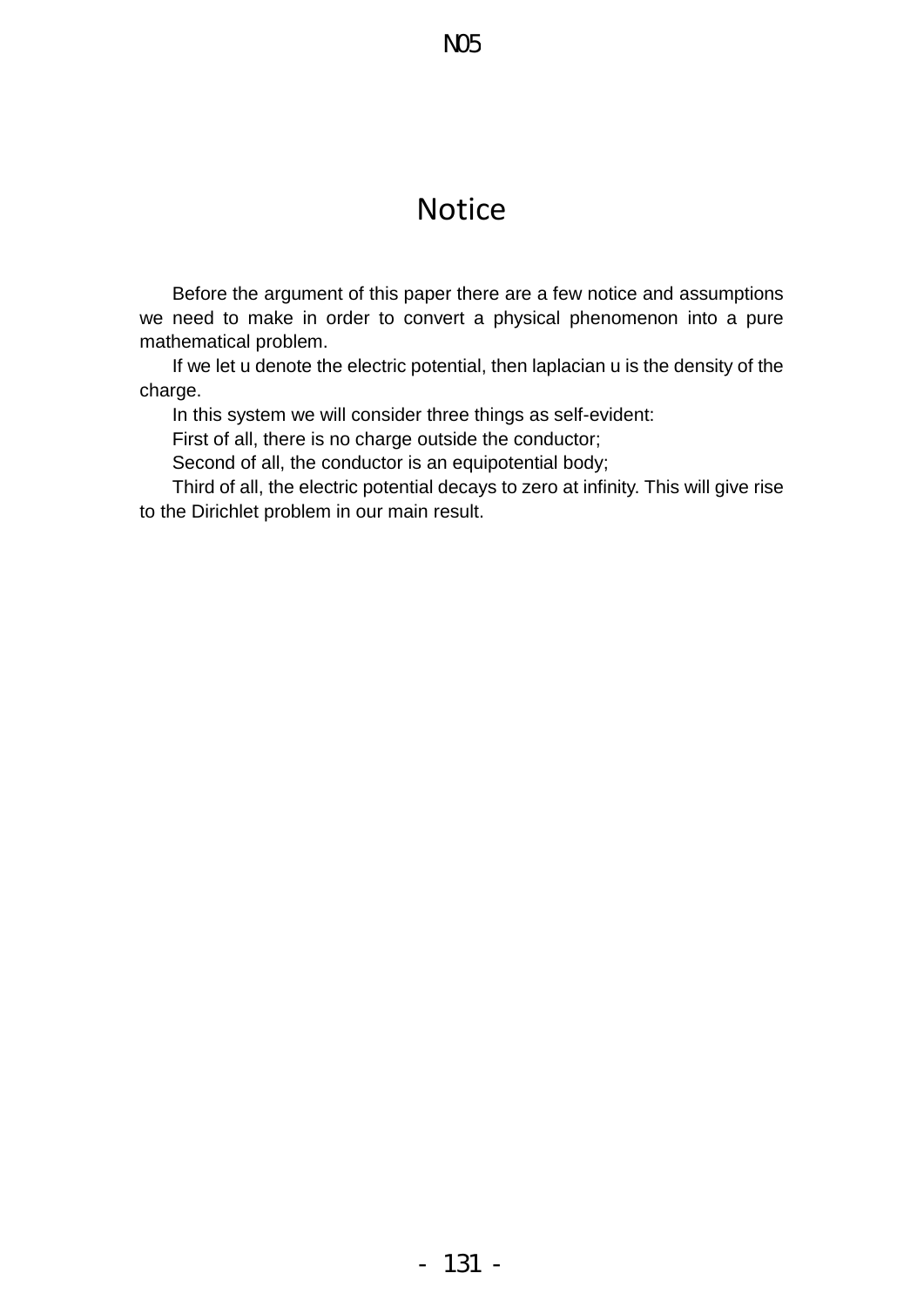## Estimate of the electric potential outside a bounded charged conducter

August 30, 2015

#### **1 Introduction**

In this paper, we consider a bounded charged conductor  $\Omega$  in  $\mathbb{R}^n$ , where boundary, denoted as  $\partial\Omega$ , is assumed to be regular enough so that the Dirichlet problem is solvable in  $B_R(0)\setminus\Omega$ ; for instance, it suffices to suppose that *∂*Ω satisfies an exterior cone condition.

We will give an estimate on the electic potential outside  $\Omega$  and the rate of decay, by using the maximum principle of harmonic function; as a corollary, we will give a proof of the uniqueness of distribution of the electric potential.

#### **2 Preliminaries**

**Definition** (2.1). The boundary of  $\Omega$  is said to satisfy an exterior cone condition, if  $\forall \xi \in$ *∂*Ω*, there exists a finite circular cone K, with vertex*  $\xi$  *satisfying*  $\overline{K} ∩ \overline{\Omega} = \xi$ *.* 

**Theorem** (2.2)**.** *Dirichlet problem is solvable for any domain* Ω *satisfying an exterior cone condition.*

**Theorem** (2.3). *Weak Maximum Principle: Let*  $u \in C^2(\Omega) \cap C^0(\overline{\Omega})$  *with*  $\Delta u \geq 0 \leq 0$ . *Then, provided* Ω *is bounded*

$$
\sup_{\Omega} u = \sup_{\partial \Omega} u, \quad (\inf_{\Omega} u = \inf_{\partial \Omega} u)
$$

- 132 -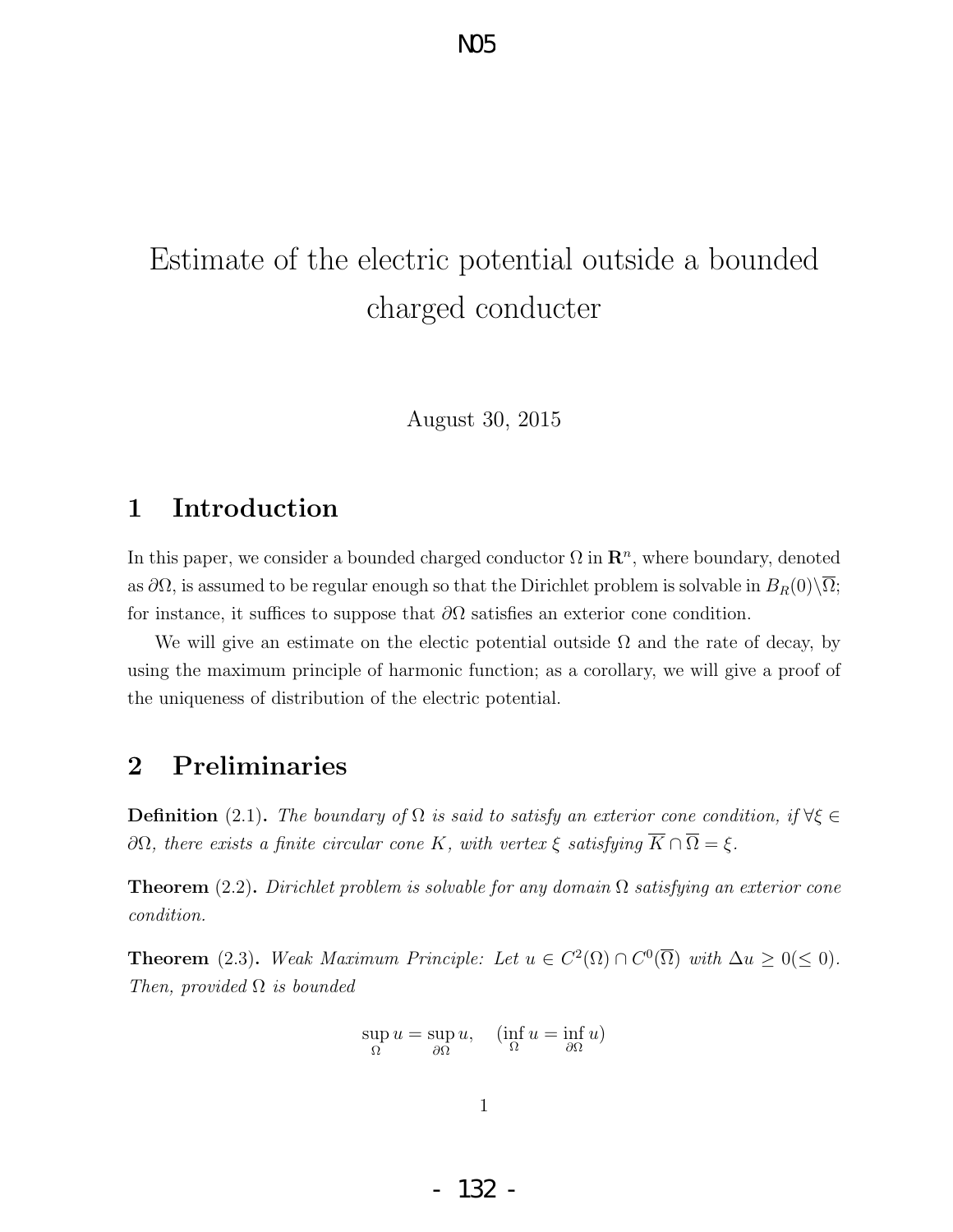**Theorem** (2.4). *Strong Maximum Principle: Let*  $\Delta u \geq 0$  ( $\leq 0$ ) *in*  $\Omega$  *and suppose there exists a point*  $y \in \Omega$  *for which*  $u(y) = \sup_{\Omega} u$  (inf<sub> $\Omega$ </sub> *u*)*. Then u is constant.* 

N05

**Theorem** (2.5)**.** *Let {un} be a monotone increasing sequence of harmonic functions in a domain*  $\Omega$  *and suppose that for some point*  $y \in \Omega$ *, the sequence*  $\{u_n(y)\}$  *is bounded. Then the sequence converges uniformly on any bounded subdomain* Ω *′ ⊂⊂* Ω *to a harmonic function.*

#### **3 Main Results**

**Theorem** (3.1)**.**  $\Omega$  *is a bounded domain whose closure contained in*  $B_1(0) \subseteq \mathbb{R}^n$  ( $n \geq 3$ ). *∂*Ω *satisfies exterior cone condition; There exists a function u on* **R***<sup>n</sup>\*Ω *satisfying the following:*

$$
u|_{\partial\Omega} = 1 \qquad (3.2)
$$
  
\n
$$
\lim_{|x| \to \infty} u(x) = 0 \qquad (3.3)
$$
  
\n
$$
\Delta u = 0 \text{ in } \mathbb{R}^n \setminus \overline{\Omega} \qquad (3.4)
$$

*Furthermore, the rate of decaying of u is comparable to*  $|x|^{2-n}$ ; *i.e.*  $\exists C_1$  *and*  $C_2$  *such that* 

$$
\frac{C_1}{|x|^{n-2}} \le u(x) \le \frac{C_2}{|x|^{n-2}} \quad \text{as } |x| \to \infty.
$$

**Remark 1.** *One could view* Ω *as a charged conductor with electric potential equals to 1, while there is no charge outside* Ω*. Then the electric potential decays in the same rate as*  $|x|^{2-n}$ , no matter how the shape of  $\Omega$  looks like, given a certain regularity.

#### **4 The uniqueness**

As a corollary of the main theorem, we immediately obtain the uniqueness of the solution u.

**Corollary 1.** *The function u satisfying conditions*  $(3.2) \sim (3.4)$  *is unique.*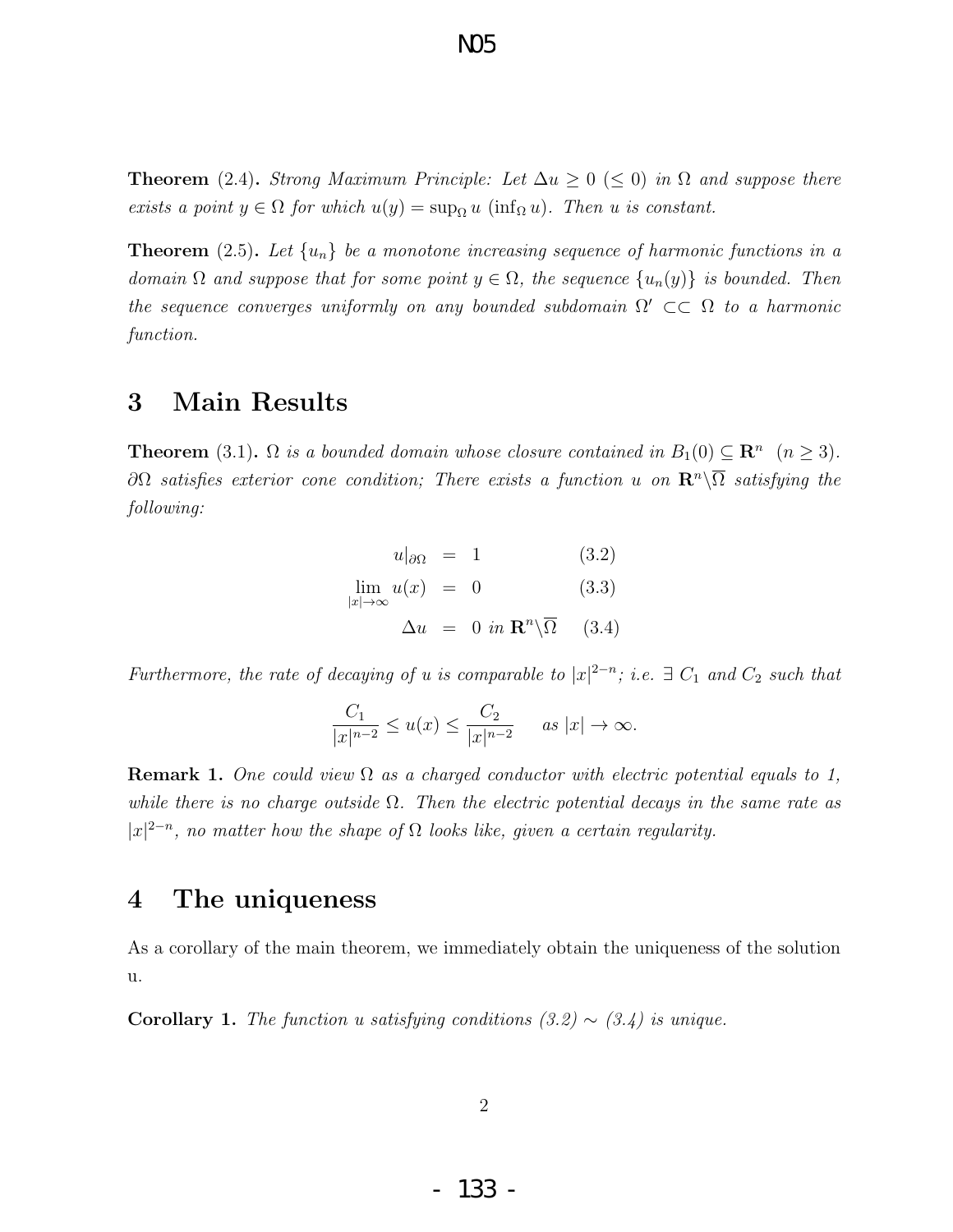N05

PROOF: Existence is given by theorem  $(3.1)$ .

Let v be any function that satisfies (3.2)  $\sim$  (3.4); consider  $u - v$ ;  $\forall y \in \mathbb{R}^n \setminus \overline{\Omega}$  and  $∀*ε* > 0.$ 

Since both u and v satisfy  $(3.3) \exists N > |y|$  such that on  $\partial B_N(0)$ ,  $|u| + |v| \leq \epsilon$ .

We know  $u - v = 0$  on  $\partial\Omega$  by (3.2).

Then on  $B_N(0)\setminus\overline{\Omega}$ ,  $|u-v|\leq\epsilon$ .

By maximum and minimum principle,  $|u - v|$  $\Big|_{(y)}$ *≤ ϵ.*

Since  $\epsilon$  is arbitrary  $|u - v|$  $\Big|_{(y)}$  $= 0$ ; Since y is arbitrary,  $u \equiv v$  in  $\mathbb{R}^n \setminus \overline{\Omega}$ ; therefore u is

unique.

#### **5 Proof of Theorem (3.1)**

**PROOF:** For each positive integer N, define  $u_N$  to be the solution of

$$
\begin{cases} \Delta u_N = 0, & \text{in } B_N(0) \backslash \overline{\Omega} \\ u_N = 1, & \text{on } \partial \Omega \\ u_N = 0, & \text{on } \partial B_N(0) \end{cases}
$$

By the exterior cone condition  $u_N$  exists uniquely.

Notice by Strong Maximum Principle, for each  $k > 0$ ,  $u_k > 0$  in  $B_{k-1}(0) \setminus \overline{\Omega}$ , therefore  $u_k > u_{k-1}$  on  $\partial(B_{k-1}(0)\setminus\overline{\Omega})$ .

By Maximum Principle again,  $u_k > u_{k-1}$  in  $B_{k-1}(0) \backslash \overline{\Omega}$ .

As a matter of fact, for any compact subset *K* in  $\mathbb{R}^n \setminus \overline{\Omega}$ ,  $\{u_N\}$  is monotone increasing sequence in *K*.

By  $(2.5)$ , we have  $\{u_N\}$  converge to a harmonic function *u* uniformly on any compact subset of  $\mathbf{R}^n \backslash \overline{\Omega}$ .

We define, for each integer  $N$ ,  $v_N$  to be the solution of

$$
\begin{cases}\n\Delta v_N = 0, & \text{in } B_N(0) \setminus \overline{B_1(0)} \\
v_N = 1, & \text{on } \partial B_1(0) \\
v_N = 0, & \text{on } \partial B_N(0)\n\end{cases}
$$

- 134 -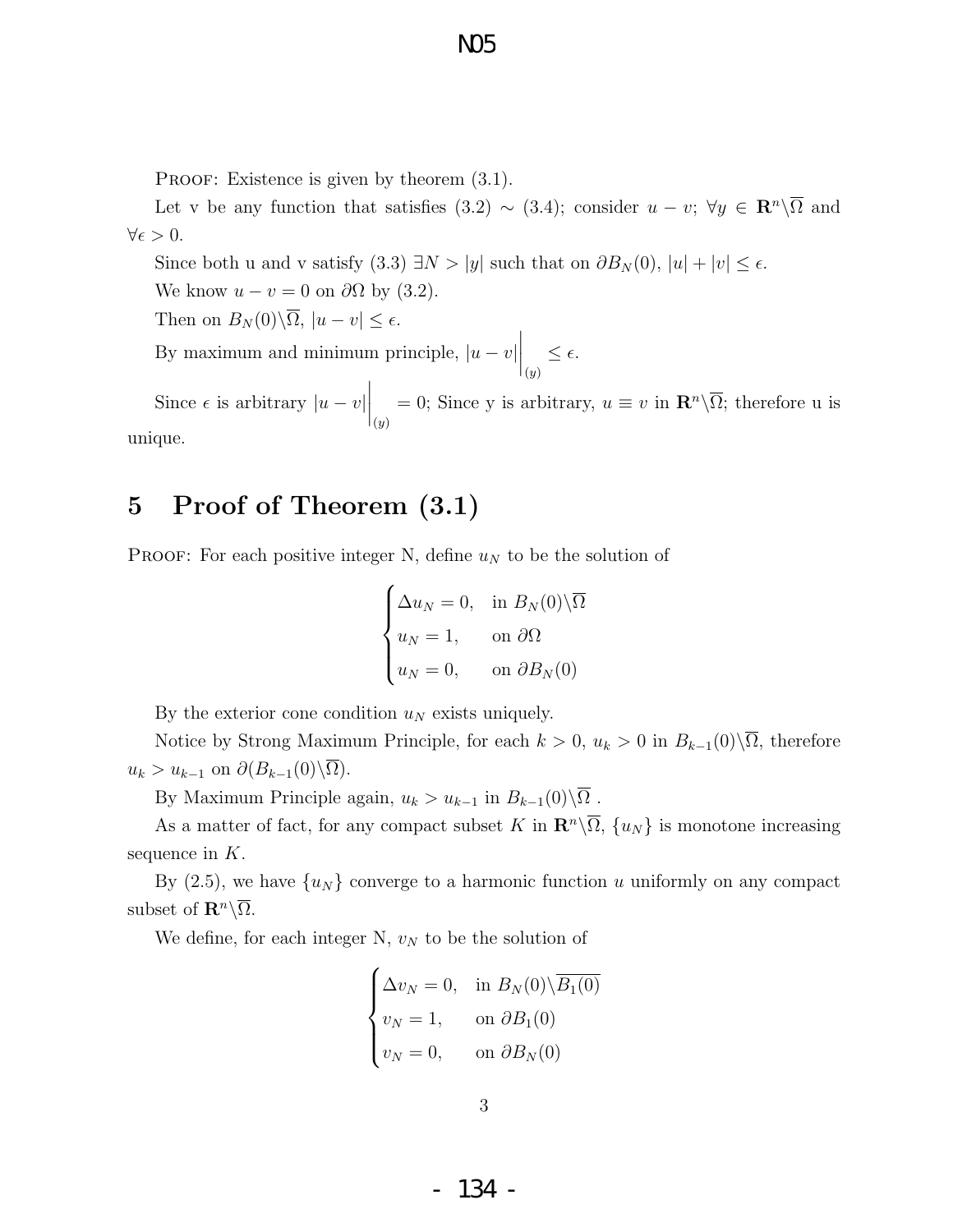Indeed,

$$
v_N(x) = \frac{N^{n-2}}{N^{n-2} - 1} \cdot \frac{1}{|x|^{n-2}} - \frac{1}{N^{n-2} - 1}
$$

*.*

By Strong Maximum Principle , *u<sup>N</sup> ∂B*1(0)  $< 1 = v_N$  *∂B*1(0) *.* Since *u<sup>N</sup>*  $\bigg|_{\partial B_N(0)}$  $= v_N$  $\bigg|_{\partial B_N(0)}$  $= 0$ , by Strong Maximum Principle,  $u_N < v_N$  in

 $B_N(0) \setminus \overline{B_1(0)}$ 

Let  $\epsilon_0 = \min u_2(y)$  *y*  $\in \partial B_1(0)$ , by Strong Maximum Principle,  $\epsilon_0 > 0$ ; Consider  $\epsilon_0 v_N = \lambda_n$ , which solves:

$$
\begin{cases} \Delta \lambda_N = 0, & \text{in } B_N(0) \backslash \overline{B_1(0)} \\ \lambda_N = 0, & \text{on } \partial B_N(0) \\ \lambda_N = \epsilon_0, & \text{on } \partial B_1(0) \end{cases}
$$

By Maximum Principle,  $u_N \geq \lambda_N = \epsilon_0 v_N$  in  $B_N(0) \setminus \overline{B_1(0)}$ . To sum up, we obtain that

$$
\frac{\epsilon_0 N^{n-2}}{N^{n-2} - 1} \cdot \frac{1}{|x|^{n-2}} - \frac{\epsilon_0}{N^{n-2} - 1} = \epsilon_0 v_N \le u_N
$$
  
while  $u_N < v_N = \frac{N^{n-2}}{N^{n-2} - 1} \cdot \frac{1}{|x|^{n-2}} - \frac{1}{N^{n-2} - 1}$ 

Let  $N \to \infty$ ,

$$
\frac{\epsilon_0}{|x|^{n-2}} \le u \le \frac{1}{|x|^{n-2}}
$$

especially  $u \to 0$  as  $|x| \to \infty$ .

#### **6 The 2-dimension case.**

When  $n = 2$ , the result turns out to be quite the opposite; indeed, u doesn't decay as  $|x| \to \infty$ ; actually we have the following stronger result:

**Theorem.** Let  $\Omega$  *satisfy the conditions in (3.1).* Let u be a positive harmonic function in  $\mathbb{R}^2 \setminus \overline{\Omega}$ , then  $\inf_{x \in \mathbb{R}^2 \setminus \overline{\Omega}} |u| > 0$ .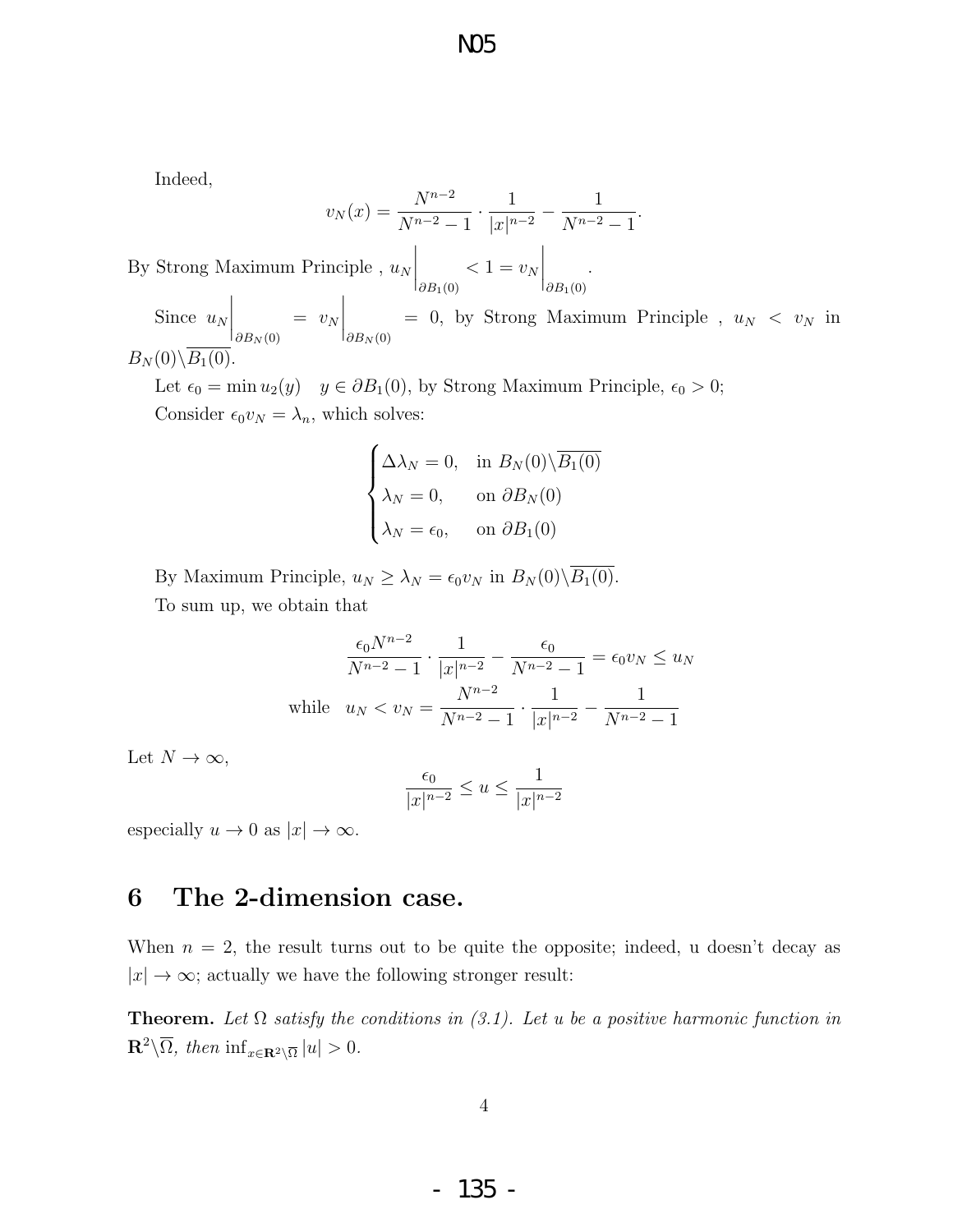N05

PROOF: Suppose not exist  $R_N \to +\infty$  and  $\epsilon_N \to 0$ , such that

$$
\inf_{y \in \partial B_{R_N}(0)} u(y) = \epsilon_N \to 0.
$$

Define  $v_N$  to be the solution of

$$
\begin{cases}\n\Delta v_N = 0, & \text{in } B_{R_N} \setminus \overline{B_1} \\
v_N \Big|_{\partial B_1} = \inf_{\partial B_1} u = \epsilon_0 > 0 \\
v_N \Big|_{\partial B_{R_N}} = \inf_{\partial B_{R_N}} u = \epsilon_N\n\end{cases}
$$

Solve this equation, we obtain

$$
v_N = \frac{\epsilon_N - \epsilon_1}{\log R_N} \log |x| + \epsilon_0.
$$

Then  $\forall B_R(0)$ , choose N large enough such that  $R_N > R$  from N on. Since  $v_N \leq u$  on *∂*(*B<sub>R</sub>*(0) $\setminus \overline{B_1(0)}$  by maximum principle, *v<sub>N</sub>* ≤ *u* on *B<sub>R</sub>* $\setminus \overline{B_1}$ . Let *N* → ∞, we obtain

$$
u \ge \epsilon_0
$$
 on  $B_R \setminus \overline{B_1}$ .

Since this holds for all R, this contradicts our assumption that

$$
\inf_{y \in \mathbf{R}^n \setminus \overline{\Omega}} |u(y)| = 0.
$$

#### **REFERENCES**

- Gilbarg, David, Trudinger, Neil S.(2001), "Elliptic Partial Differential Equations of Second Order," *Springer*, ISBN 978-3-642-61798-0.
- Q. Han and F. Lin(2011), " Elliptic Partial Differential Equations: Second Edition," *American Mathematical Society*, ISBN-10: 0-8218-5313-9.